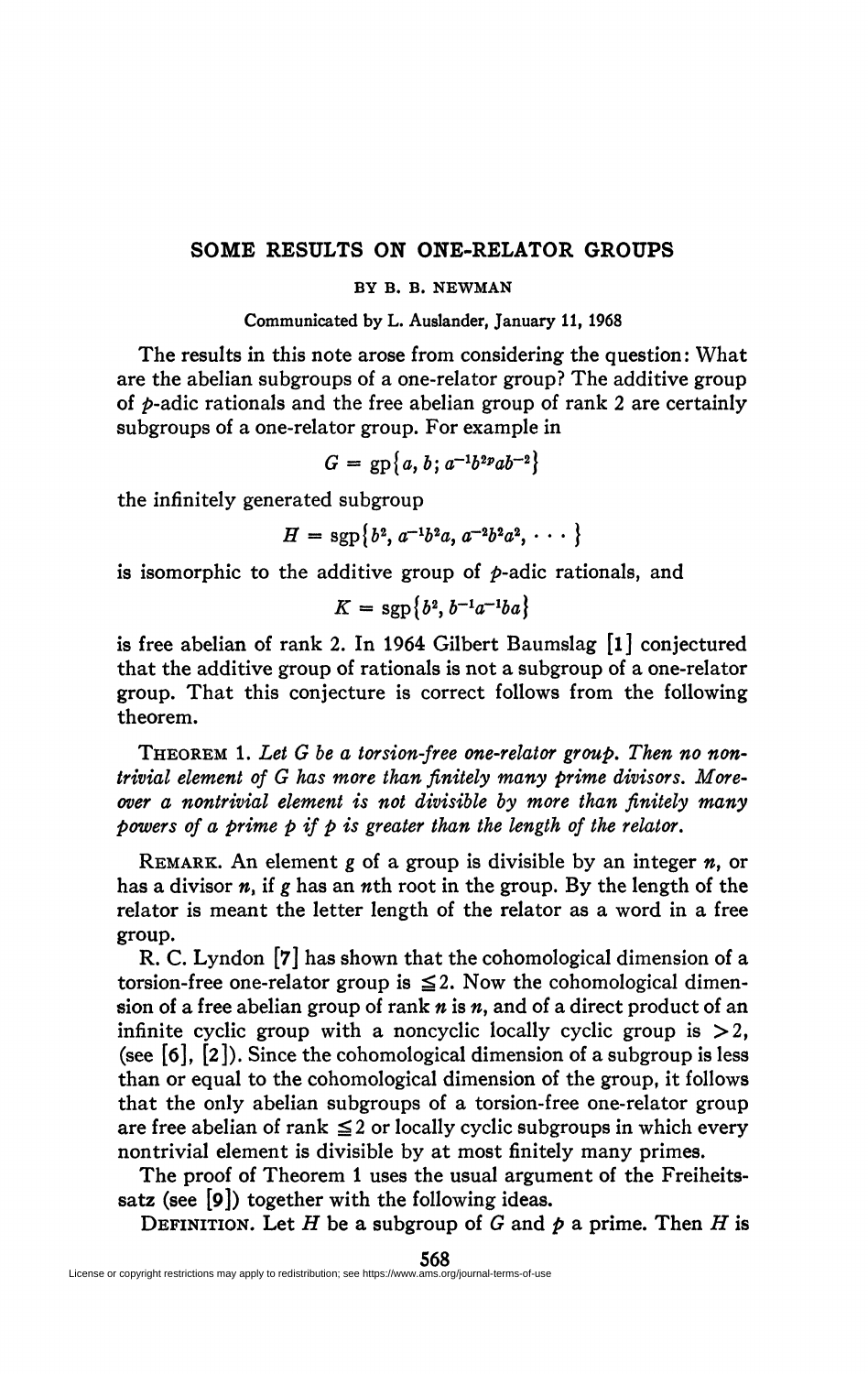*p*-pure in *G* if for each  $g{\in}G$  and positive integer *r*,  $g^{p^r}{\in}H$  implies that there exists an element  $h \in H$  with  $g^{p^r} = h^{p^r}$ .

**LEMMA 1.** Let  $C = \{A * B; J\}$  be the generalized free product of two *groups Ay B amalgamating a subgroup J. If J is a p-pure subgroup of the factors A, B then A, B are p-pure subgroups of C. Moreover a nontrivial element of C is divisible by all powers of the prime p only if a nontrivial element of A or B is divisible by all powers of the prime p.* 

The concept of a  $p$ -pure subgroup is the appropriate tool for proving Theorem 1, and indeed the whole argument turns on the following key lemma.

LEMMA *2. Let G be a one-relator group. Then any subset of the generators of G generates a p-pure subgroup of G where p is any prime greater than the length of the relator.* 

For one-relator groups with elements of finite order one can say much more.

THEOREM *2. Let G be a one-relator group with torsion. Then the centralizer of every nontrivial element of G is cyclic.* 

The proof of Theorem 2 is similar to the proof of Theorem 1 except instead of using  $p$ -pure subgroups one uses  $\mu$ -subgroups defined as follows:

DEFINITION. Let *H* be a subgroup of *G*. Then *H* is a  $\mu$ -subgroup of *G* if for all  $g \in G$ ,

 $g^{-1}Hg \cap H \neq 1$  implies  $g \in H$ .

LEMMA 3. Let  $C = \{A * B; J\}$  where *J* is a  $\mu$ -subgroup of the factors *A*, *B*. Then *A*, *B* are  $\mu$ -subgroups of *C*. If in *A*, *B* the centralizer of *every nontrivial element is cycliCy then in C the centralizer of every nontrivial element is cyclic.* 

LEMMA 4. *Let G be a one-relator group with torsion. Then any subset*  of the generators of G generates a  $\mu$ -subgroup of G.

The proof of Lemma 4 is not easy and depends on the following seemingly powerful result.

THEOREM 3. Let  $G = gp\{a, b, \dots; R^n\}$ ,  $n > 1$ , where R is cyclically *reduced. Suppose that two words*  $W = W(a, b, \cdots), V = V(b, \cdots),$ *where W is a freely reduced word containing a nontrivially and V does not contain* a, *define the same element of G. Then W contains a subword which is identical with a subword of*  $R^{\pm n}$  of length greater than  $(n-1)/n$ *times the length of R<sup>n</sup> .*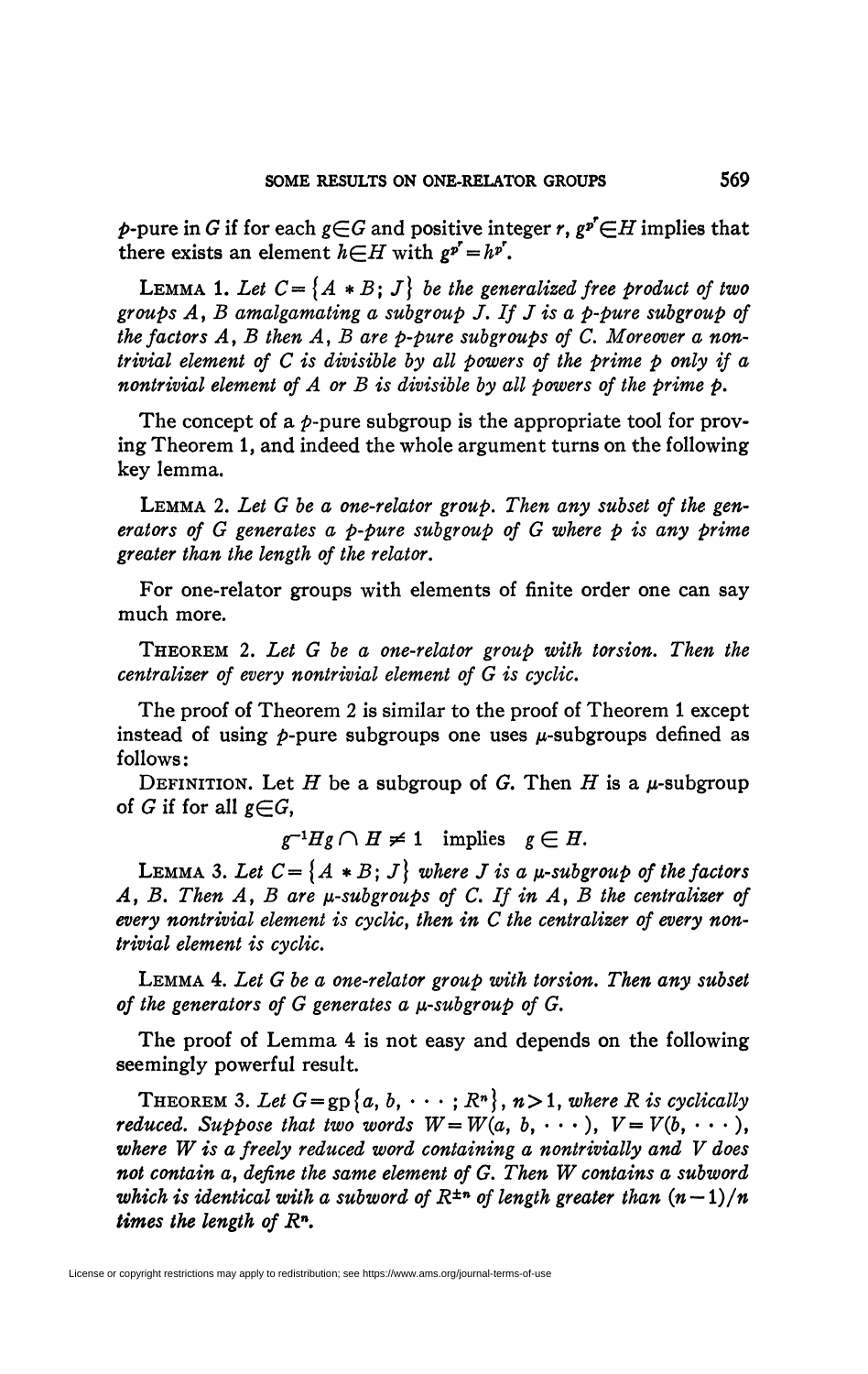This result tells us something about the actual spelling of words representing elements of *G.* 

COROLLARY 1. *The word problem and the extended word problem are solvable in G.* 

The proof of this result by W. Magnus (see [9]) is a rather complicated process and it does not show that in the special case of less than  $\frac{1}{6}$  groups (see [3]) a much simpler solution is possible. Theorem 3, however, provides the simplest of algorithms.

COROLLARY 2. *Let F be a free group on a set X of generators and let*   $r \in F$  and  $N = \{r^n\}$ <sup>F</sup>,  $n > 1$ . Let G and H be generated by subsets Y and *Z of X. Then GHN is a recursive subset of F.* 

This solves a problem of R. C. Lyndon (see [8, Problem 3.6]) in the case where *N* is the normal closure in *F* of a proper power. Lyndon points out that a solution of this problem enables one to considerably extend the Magnus solution of the word problem for one-relator groups.

The Freiheitssatz for groups with torsion is an immediate consequence of Theorem 3, and may be generalized in several directions, for example:

COROLLARY 3. Let  $H = sgp\{a^g, b, \cdots\}$  be a subgroup of G where a, *b* are nontrivial in R. Then  $\hat{H}$  is a free group freely generated by  $a^{\beta}$ ,  $b, \cdots$  if  $\beta$  is any integer  $>$  2 $\alpha$  where  $\alpha$  is the largest absolute value of an *a-exponent in R<sup>n</sup> .* 

This extends a result of N. S. Mendelsohn and Rimhak Ree [10]. If  $n \ge 8$  then the group is a less than  $\frac{1}{8}$  group and from results of M. Greendlinger [4] the conjugacy problem is solvable in G if  $n \ge 8$ . In this direction see also M. Greendlinger [5] for less than  $\frac{1}{6}$  groups, and V. V. Soldatova [11] for a subclass of less than  $\frac{1}{4}$  groups. By using a generalization of  $\mu$ -subgroups one may prove

THEOREM 4. *The eonfugacy problem is solvable in one-relator groups with torsion.* 

Complete details, extensions, and applications of the results in this note will be submitted in a paper later.

I wish to acknowledge the encouragement given by Gilbert Baumslag.

## **BIBLIOGRAPHY**

**1, G. Baumslag,** *Groups with one defining relator,* **J. Austral. Math. Soc. 4 (1964), 385-392.**